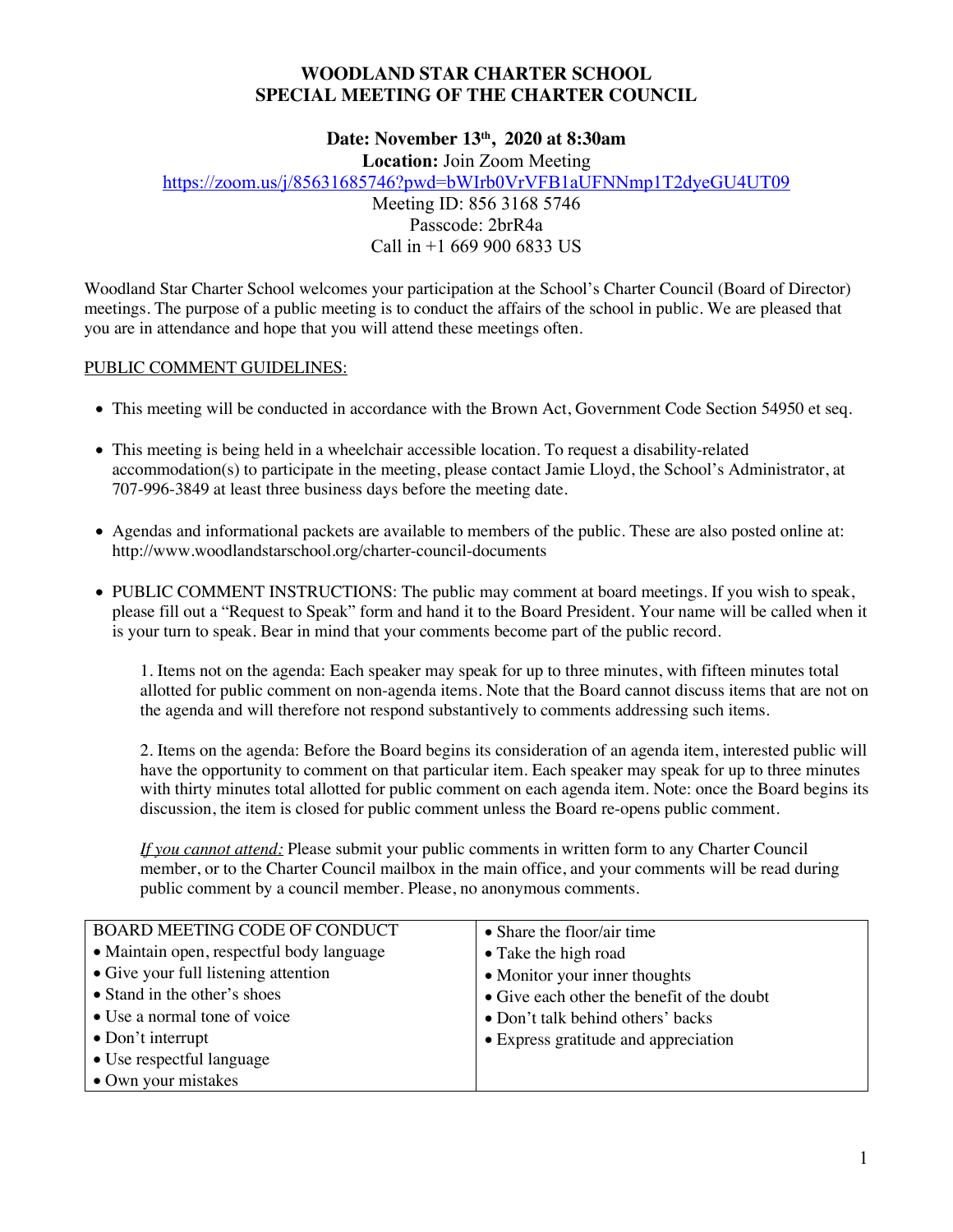Agendas are available to the public at the meetings, or online: http://www.woodlandstarschool.org/chartercouncil-documents. The agendas are posted online and at school 72 hours before every regular meeting. All meetings are conducted in accordance with the Brown Act, Governance Code Section 54950 et seq.

## **Date: November 13th, 2020 at 8:30am**

**Location:** Join Zoom Meeting

https://zoom.us/j/85631685746?pwd=bWIrb0VrVFB1aUFNNmp1T2dyeGU4UT09

Meeting ID: 856 3168 5746

Passcode: 2brR4a Call in +1 669 900 6833 US

## **Agenda**

#### **• Procedural (8:30 am)**

A. CALL TO ORDER Meeting called to order by Board President at:

Verse and Welcome:

*Imbue thyself with the power of imagination. Have courage for the truth. Sharpen thy feeling for responsibility of soul.*

#### B. ROLL CALL

**Robert Stewart**, Board President (Robert S) **Brooke Sevenau**, Vice President (Brooke S) **Laela French**, Secretary (Laela F) **Katie Tomola**, Board member (Katie T) **Deborah Zitrin**, Board member (Deborah Z) **Aimee Landers** Board member (Aimee L) **Barbara Fitzmaurice**, Board member (Barbara F)

| Present | Absent |
|---------|--------|
|         |        |
|         |        |
|         |        |
|         |        |
|         |        |
|         |        |
|         |        |
|         |        |

C. DESIGNATE A TIMEKEEPER FOR MEETING:

D. ADJUSTMENT OF AGENDA (if any)

## **• Consent Agenda Items (8:30am)**

All matters listed under the consent agenda are considered by the Board to be routine and will be approved/enacted by the Board in one motion in the form listed below. Unless specifically requested by a Board member for further discussion or removed from the agenda, there will be no discussion of these items prior to the Board voting on them.

A. AGENDA October 2, 2020

Staff Recommendation: **Approve all consent agenda items**

| Action:      | Aves:    |  |
|--------------|----------|--|
| Motioned by: | Navs:    |  |
| Seconded by: | Abstain: |  |

Notes on vote above: